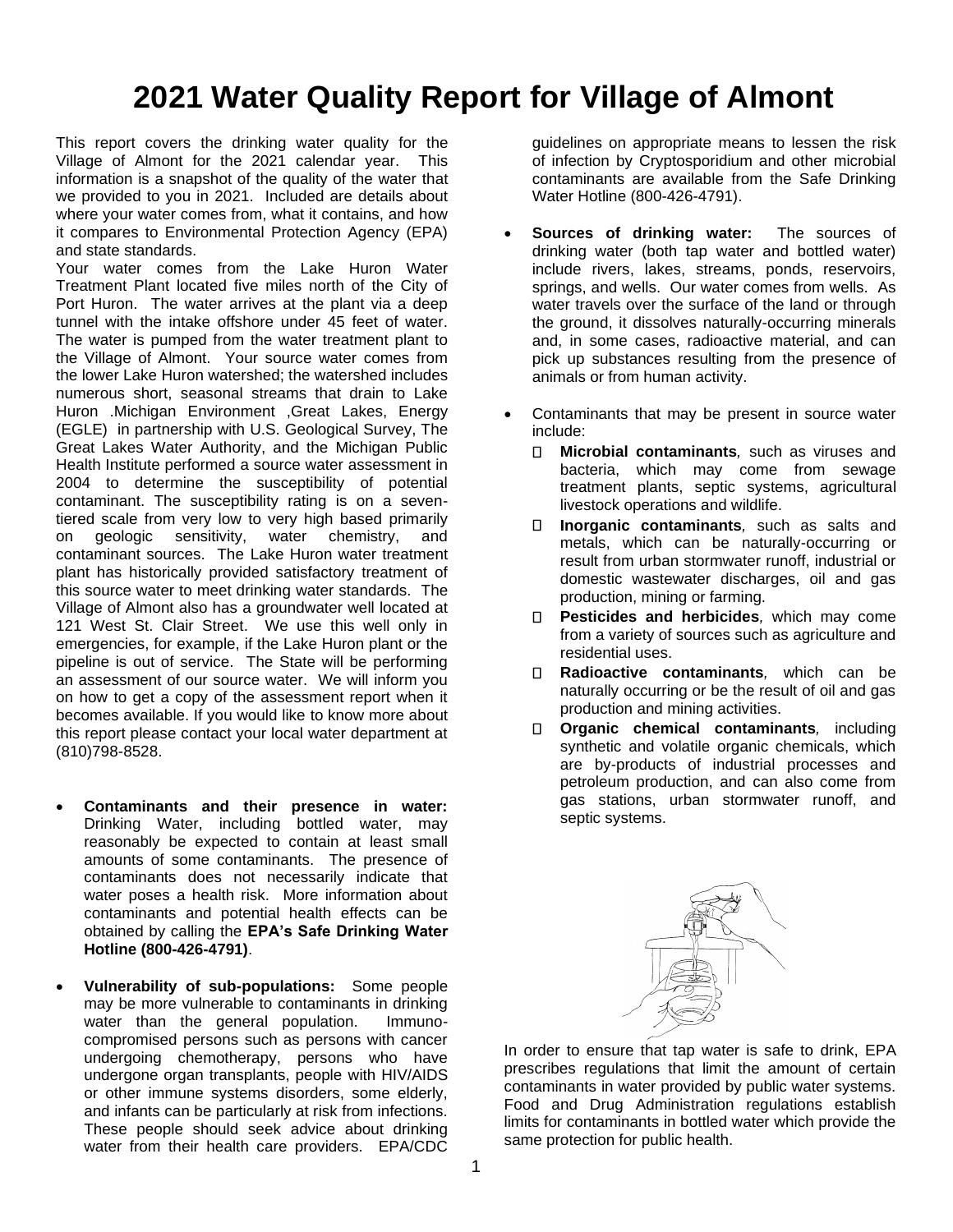### Water Quality Data

The table below lists all the drinking water contaminants that we detected during the 2021 calendar year. The presence of these contaminants in the water does not necessarily indicate that the water poses a health risk. Unless otherwise noted, the data presented in this table is from testing done January 1 – December 31, 2021. The State allows us to monitor for certain contaminants less than once per year because the concentrations of these contaminants are not expected to vary significantly from year to year. All of the data is representative of the water quality, but some are more than one year old.

#### **Terms and abbreviations used below:**

- Maximum Contaminant Level Goal (MCLG): The level of a contaminant in drinking water below which there is no known or expected risk to health. MCLGs allow for a margin of safety.
- Maximum Contaminant Level (MCL): The highest level of a contaminant that is allowed in drinking water. MCLs are set as close to the MCLGs as feasible using the best available treatment technology.
- Maximum Residual Disinfectant Level (MRDL): The highest level of a disinfectant allowed in drinking water. There is convincing evidence that addition of a disinfectant is necessary for control of microbial contaminants.
- Maximum Residual Disinfectant Level Goal (MRDLG): means the level of a drinking water disinfectant below which there is no known or expected risk to health. MRDLGs do not reflect the benefits of the use of disinfectants to control microbial contaminants.
- N/A: Not applicable ND: not detectable at testing limit ppb: parts per billion or micrograms per liter ppm: parts per million or milligrams per liter pCi/l: picocuries per liter (a measure of radioactivity).
- Action Level (AL): The concentration of a contaminant which, if exceeded, triggers treatment or other requirements that a water system must follow.

| Regulated<br>Contaminant        | MCL,<br>TT, or<br><b>MRDL</b> | <b>MCLG</b><br><b>or</b><br><b>MRDLG</b> | Level<br><b>Detected</b> | Range | Year<br><b>Sampled</b> | <b>Violation</b><br>Yes / No | <b>Typical Source of Contaminant</b>                                                                                             |
|---------------------------------|-------------------------------|------------------------------------------|--------------------------|-------|------------------------|------------------------------|----------------------------------------------------------------------------------------------------------------------------------|
| <b>Inorganic Contaminants</b>   |                               |                                          |                          |       |                        |                              |                                                                                                                                  |
| Arsenic<br>(ppb)                | 10                            | $\Omega$                                 | $\overline{2}$           | N/A   | 2014                   | no                           | Erosion of natural deposits; Runoff from<br>orchards; Runoff from glass and<br>electronics production wastes                     |
| Barium<br>(ppm)                 | $\overline{2}$                | $\overline{2}$                           | 0.02                     | N/A   | 2014                   | no                           | Discharge of drilling wastes; Discharge of<br>metal refineries; Erosion of natural<br>deposits                                   |
| Fluoride<br>(ppm)               | 4                             | 4                                        | 0.70                     | N/A   | 2020                   | no                           | Erosion of natural deposits; Water additive<br>which promotes strong teeth; Discharge<br>from fertilizer and aluminum factories. |
| $S$ odium <sup>1</sup><br>(ppm) | N/A                           | N/A                                      | 48                       | N/A   | 2020                   | no                           | Erosion of natural deposits.                                                                                                     |
| <b>Radioactive Contaminants</b> |                               |                                          |                          |       |                        |                              |                                                                                                                                  |
| Alpha emitters<br>(pCi/L)       | 15                            | $\Omega$                                 |                          |       |                        |                              | Erosion of natural deposits                                                                                                      |
| Combined radium<br>(pCi/L)      | 5                             | 0                                        | 0.33                     | N/A   | 2014                   | no                           | Erosion of natural deposits                                                                                                      |

*Stand by Well # 3 '' Saint Clair Street'', used for emergencies only*

 $\frac{1}{2}$  Sodium is not a regulated contaminant.

<sup>2</sup> 90 percent of the samples collected were at or below the level reported for our water.

**Information about lead:** If present, elevated levels of lead can cause serious health problems, especially for pregnant women and young children. Lead in drinking water is primarily from materials and components associated with service lines and home plumbing. The Village of Almont is responsible for providing high quality drinking water but cannot control the variety of materials used in plumbing components. When your water has been sitting for several hours, you can minimize the potential for lead exposure by flushing your tap from 30 seconds to 2 minutes before using water for drinking or cooking. If you are concerned about lead in your water, you may wish to have your water tested .information on lead in drinking water ,testing methods ,and steps you can take to minimize exposure is available from the Safe Drinking Water Hotline, or at http://www.epa.gov/safewater/lead. Village of Almont performs required lead and copper sampling and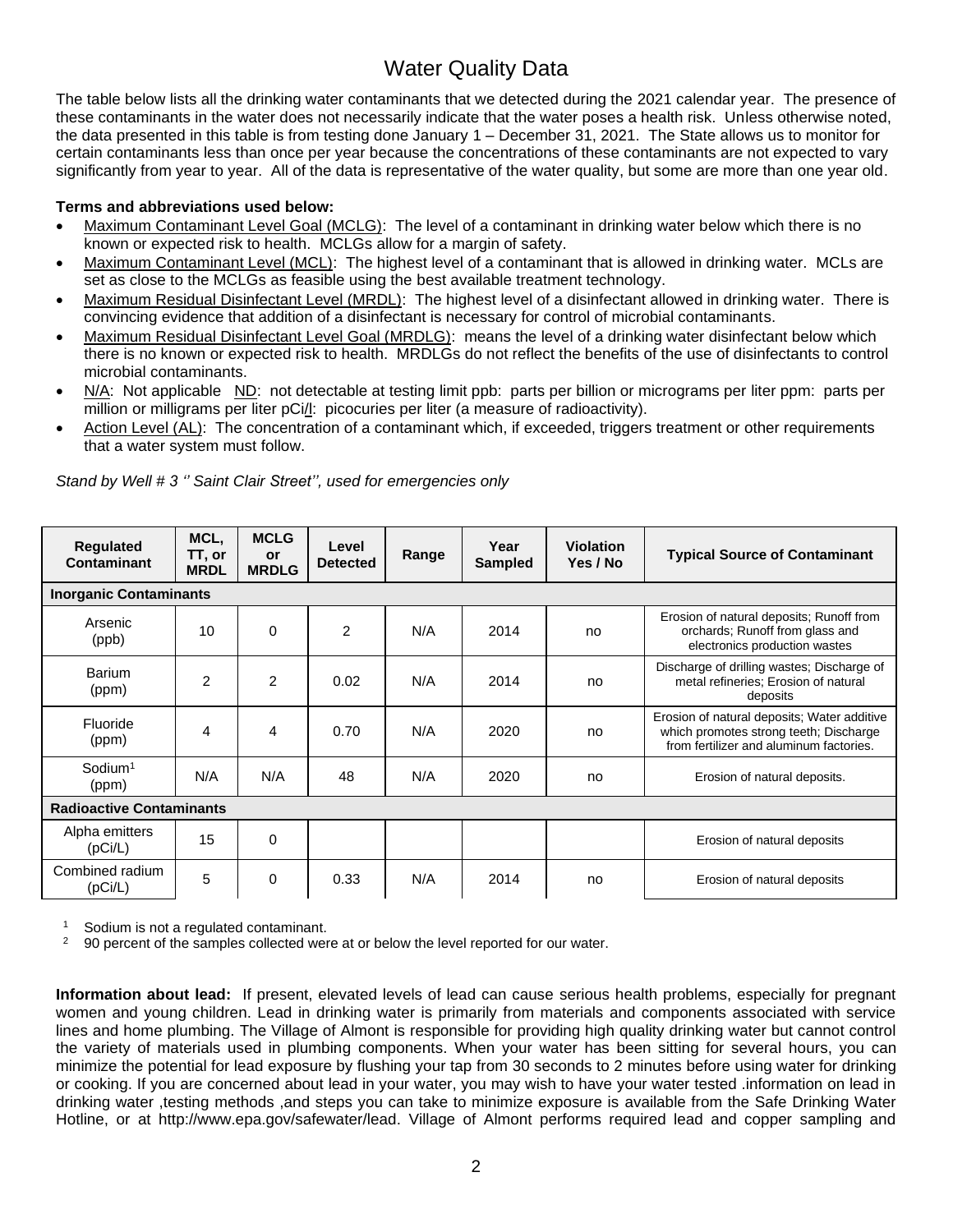testing in our community. Water consumers also have a responsibility to maintain the plumbing in their homes and businesses, and can take steps to limit their exposure to lead.

Monitoring and Reporting to the Department of Environmental Quality (DEQ) Requirements: The State of Michigan and the U.S. EPA require us to test our water on a regular basis to ensure its safety. We met all the monitoring and reporting requirements for 2021.

We will update this report annually and will keep you informed of any problems that may occur throughout the year, as they happen. Copies are available at Village offices and published in the Tri City Times and available on the Villages web site and Facebook Page This report will not be sent to you.

For more information, please contact Mr. Bryan Treat, Village of Almont, 817 North Main Street, Almont, MI, 48003 at 810- 798-8528.

Monitoring and Reporting to the DEQ Requirements: The State and EPA require us to test our water on a regular basis to ensure its safety. We met all the monitoring and reporting requirements for 2021. We are committed to providing you safe, reliable, and healthy water. We are pleased to provide you with this information to keep you fully informed about your water. We will be updating this report annually, and will also keep you informed of any problems that may occur throughout the year, as they happen.

We invite public participation in decisions that affect drinking water quality. You are invited to attend the Village Council meetings held the first and third Tuesday of each month at 7:30 p.m. at the Almont Municipal Building. For more information about your water, or the contents of this report, contact Bryan Treat at (810) 798-8528. For more information about safe drinking water, visit the U.S. Environmental Protection Agency at [www.epa.gov/safewater/.](http://www.epa.gov/safewater/)

| Symbol       | <b>Abbreviation</b>                         | Definition/Explanation                                                                                                                                                                                           |
|--------------|---------------------------------------------|------------------------------------------------------------------------------------------------------------------------------------------------------------------------------------------------------------------|
| >            | Greater than                                |                                                                                                                                                                                                                  |
| °C           | Celsius                                     | A scale of temperature in which water freezes at 0° and boils at<br>100° under standard conditions.                                                                                                              |
| <b>AL</b>    | <b>Action Level</b>                         | The concentration of a contaminant, which, if exceeded, triggers<br>treatment or other requirements which a water system must<br>follow.                                                                         |
| HAA5         | Haloacetic Acids                            | HAA5 is the total of bromoacetic, chloroacetic, dibromoacetic,<br>dichloroacetic, and trichloroacetic acids. Compliance is based on<br>the total.                                                                |
| <b>LRAA</b>  | Locational Running Annual Average           | The average of analytical results for samples at a particular<br>monitoring location during the previous four quarters.                                                                                          |
| <b>MCL</b>   | <b>Maximum Contaminant Level</b>            | The highest level of a contaminant that is allowed in drinking<br>water. MCLs are set as close to the MCLGs as feasible using the<br>best available treatment technology.                                        |
| <b>MCLG</b>  | Maximum Contaminant Level Goal              | The level of contaminant in drinking water below which there is no<br>known or expected risk to health.                                                                                                          |
| <b>MRDL</b>  | Maximum Residual Disinfectant Level         | The highest level of disinfectant allowed in drinking water. There<br>is convincing evidence that addition of a disinfectant is necessary<br>for control of microbial contaminants.                              |
| <b>MRDLG</b> | Maximum Residual Disinfectant Level<br>Goal | The level of a drinking water disinfectant below which there is no<br>known or expected risk to health. MRLDG's do not reflect the<br>benefits of the use of disinfectants to control microbial<br>contaminants. |
| n/a          | not applicable                              |                                                                                                                                                                                                                  |
| <b>ND</b>    | Not Detected                                |                                                                                                                                                                                                                  |
| <b>NTU</b>   | Nephelometric Turbidity Units               | Measures the cloudiness of water.                                                                                                                                                                                |
| pCi/L        | Picocuries Per Liter                        | A measure of radioactivity                                                                                                                                                                                       |
| ppb          | Parts Per Billion (one in one billion)      | The ppb is equivalent to micrograms per liter.                                                                                                                                                                   |

### Key to the Detected Contaminants Table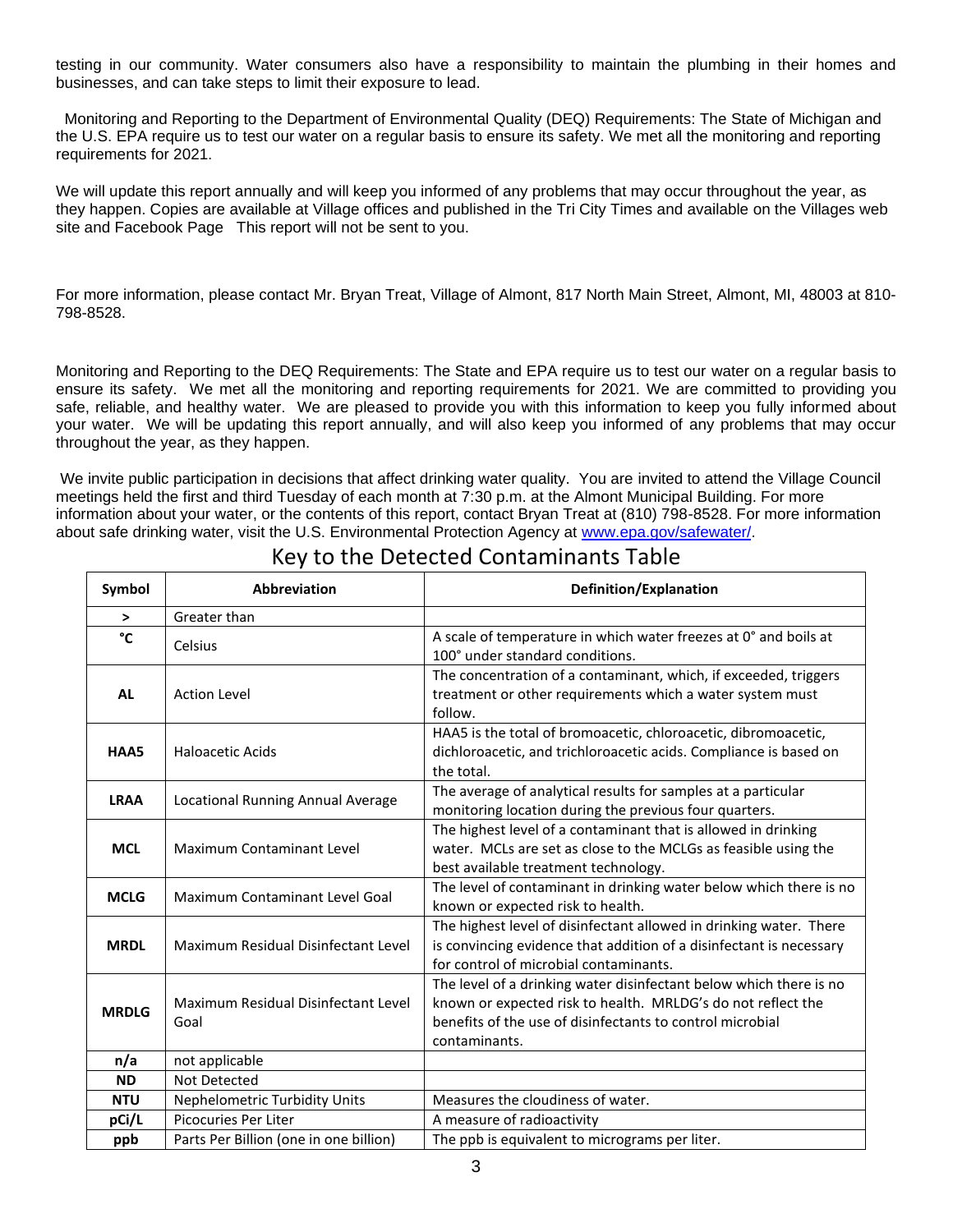|             |                                        | A microgram = $1/1000$ milligram.                                                                                                                  |
|-------------|----------------------------------------|----------------------------------------------------------------------------------------------------------------------------------------------------|
| ppm         | Parts Per Million (one in one million) | The ppm is equivalent to milligrams per liter.<br>A milligram = $1/1000$ gram.                                                                     |
| <b>RAA</b>  | <b>Running Annual Average</b>          | The average of analytical results for all samples during the<br>previous four quarters.                                                            |
| TΤ          | <b>Treatment Technique</b>             | A required process intended to reduce the level of a contaminant<br>in drinking water.                                                             |
| <b>TTHM</b> | <b>Total Trihalomethanes</b>           | Total Trihalomethanes is the sum of chloroform,<br>bromodichloromethane, dibromoochloromethane and<br>bromoform. Compliance is based on the total. |
| umhos       | Micromhos                              | Measure of electrical conductance of water                                                                                                         |

## 2021 Lake Huron Regulated Detected Contaminants Table

| <u>ZUZT INURGINU UNGHIRAIS - ANNUAL MUNICULITY ALT IANLI INISHGU TAP</u> |                  |             |                                      |                                       |                                            |                                     |                  |                                                                                                                                     |  |  |  |
|--------------------------------------------------------------------------|------------------|-------------|--------------------------------------|---------------------------------------|--------------------------------------------|-------------------------------------|------------------|-------------------------------------------------------------------------------------------------------------------------------------|--|--|--|
| <b>Regulated</b><br><b>Contaminant</b>                                   | <b>Test Date</b> | <b>Unit</b> | <b>Health</b><br>Goal<br><b>MCLG</b> | <b>Allowed</b><br>Level<br><b>MCL</b> | <b>Highest</b><br>Level<br><b>Detected</b> | <b>Range of</b><br><b>Detection</b> | <b>Violation</b> | <b>Major Sources in Drinking Water</b>                                                                                              |  |  |  |
| <b>Fluoride</b>                                                          | 04/13/2021       | ppm         | 4                                    | 4                                     | 0.62                                       | n/a                                 | no               | Erosion of natural deposit; Water<br>additive, which promotes strong teeth;<br>Discharge from fertilizer and aluminum<br>factories. |  |  |  |
| <b>Nitrate</b>                                                           | 04/13/2021       | ppm         | 10                                   | 10                                    | 0.31                                       | n/a                                 | no               | Runoff from fertilizer use; Leaching<br>from septic tanks, sewage; Erosion of<br>natural deposits.                                  |  |  |  |
| <b>Barium</b>                                                            | 05-16-2017       | ppm         | 2                                    | $\overline{2}$                        | 0.01                                       | n/a                                 | no               | Discharge of drilling wastes; Discharge<br>from metal refineries; Erosion of<br>natural deposits.                                   |  |  |  |

| Lead and Copper Monitoring at the Customer's Tap in 2021 |             |                        |                                      |                                     |                                                 |                                                                          |                                                      |                                                                                                                           |  |  |  |
|----------------------------------------------------------|-------------|------------------------|--------------------------------------|-------------------------------------|-------------------------------------------------|--------------------------------------------------------------------------|------------------------------------------------------|---------------------------------------------------------------------------------------------------------------------------|--|--|--|
| <b>Regulated</b><br><b>Contaminant</b>                   | <b>Unit</b> | Year<br><b>Sampled</b> | <b>Health</b><br>Goal<br><b>MCLG</b> | <b>Action</b><br><b>Level</b><br>AL | 90 <sup>th</sup><br><b>Percentile</b><br>Value* | <b>Range of</b><br><b>Individual</b><br><b>Samples</b><br><b>Results</b> | <b>Number of</b><br><b>Samples</b><br><b>Over AL</b> | <b>Major Sources in Drinking Water</b>                                                                                    |  |  |  |
| Lead                                                     | ppb         | 2021                   | 0                                    | 15                                  | 0 ppb                                           | $0$ ppb-4<br>ppb                                                         | 0                                                    | Lead services lines, corrosion of<br>household, plumbing including fittings<br>and fixtures; erosion of natural deposits. |  |  |  |
| Copper                                                   | ppm         | 2021                   | 1.3                                  | 1.3                                 | 0.1                                             | $0$ ppm- $0.3$<br>ppm                                                    | 0                                                    | Corrosion of household plumbing system;<br>Erosion of natural deposits; leaching from<br>wood preservatives.              |  |  |  |

| 2021 Disinfection Residual - Monitoring in the Distribution System |                            |      |                                       |                             |                     |                                                   |    |                                                         |  |  |  |
|--------------------------------------------------------------------|----------------------------|------|---------------------------------------|-----------------------------|---------------------|---------------------------------------------------|----|---------------------------------------------------------|--|--|--|
| <b>Regulated</b><br><b>Contaminant</b>                             | <b>Test</b><br><b>Date</b> | Unit | <b>Health</b><br>Goal<br><b>MRDLG</b> | <b>Level</b><br><b>MRDL</b> | Level<br><b>RAA</b> | <b>Allowed Highest Range of</b><br><b>Results</b> |    | Quarterly   Violation   Major Sources in Drinking Water |  |  |  |
| <b>Total Chlorine Residual</b>                                     | 2021                       | ppm  | 4                                     |                             | 0.8                 | $0.72 - 0.87$                                     | no | Water additive used to control microbes                 |  |  |  |

#### **2021 Inorganic Chemicals - Annual Monitoring at Plant Finished Tap**